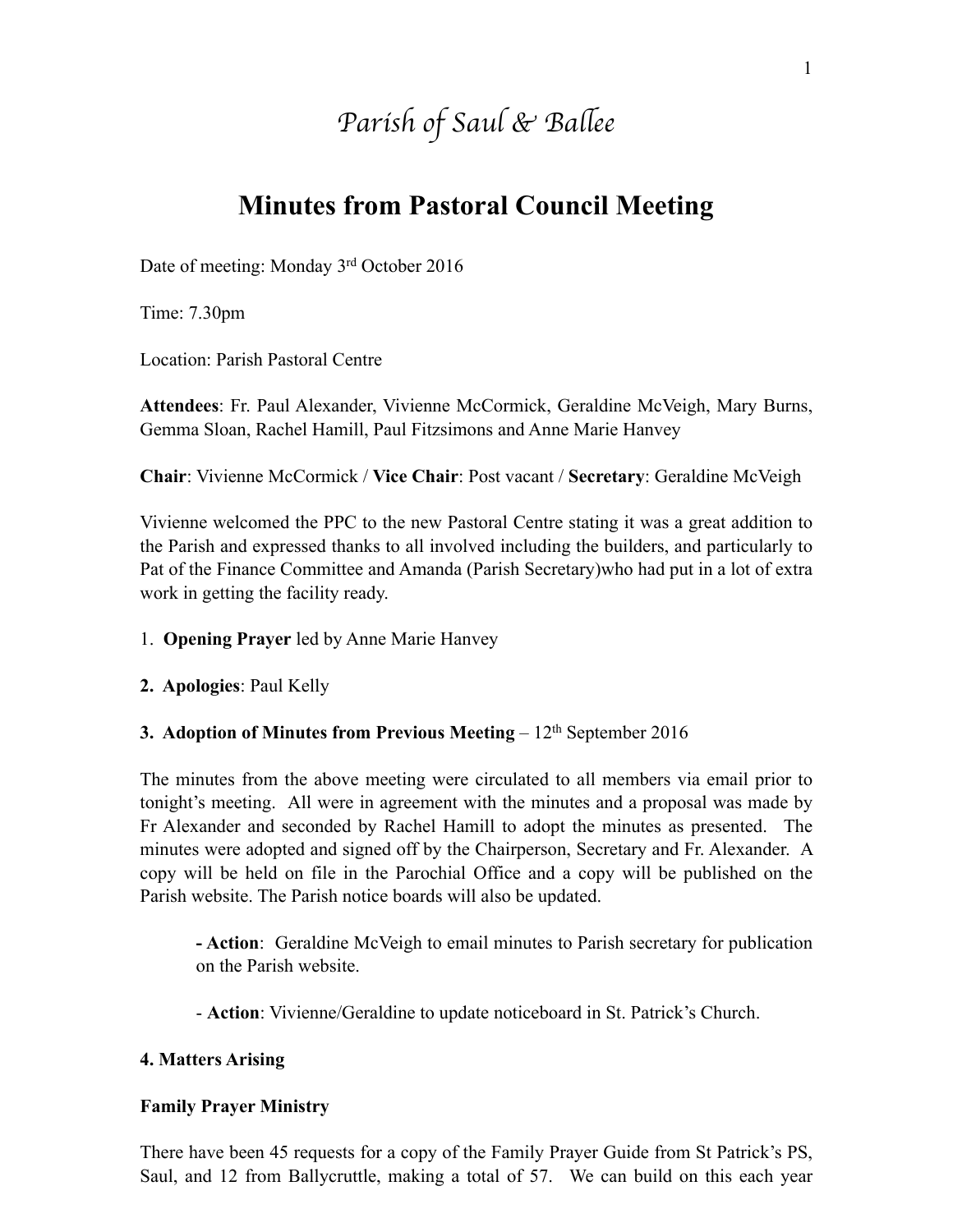when new families join the school. There was a good response to the Family Mass over the weekend of 1st/2nd October and a good few came to the Pastoral Centre for tea after the Sunday morning Mass in St Patrick's Church, Saul. The Ballycruttle Mass was also well attended as was the tea afterwards in the hall. In view of the good response it was thought we could have tea after Mass on a Sunday once a month and on a Wednesday after the Padre Pio Novena though we need to get a group of people to organise this. We hope to build on this Ministry and have a family Sunday every year. Fr Alexander said it was building community and extended thanks to Vivienne for all her work. A notice will go in the bulletin advising families who do not have children at the parish schools that a copy of the Family Prayer Guide can be obtained from the Parish Office. Vivienne suggested preparing special prayers for the families involved, for Advent and Lent. Living Youth and the Family Forum have requested a copy of the Family Prayer Guide. Vivienne will e-mail the teachers and has a bulletin notice prepared thanking the teachers and all involved.

- **- Action**: Vivienne to email schools and put notice in bulletin thanking all involved.
- **- Action**: Vivienne to put Notice in Bulletin that copy of Family Prayer Guide is available from the Parish Office.

#### **Parish Presentation**

Jim Deeds is available at 7.30pm on Wednesday 16th November 2016 to do the presentation to the Parish and we will try to limit the time to 1½ hours. Fr Alexander will prepare a notice of the meeting for the bulletin. Vivienne has prepared 6 Powerpoint slides. We will commence with an initial welcome and opening prayer followed by some housekeeping rules etc. We need to record the number of people in the building at any given time to comply with fire regulations. The fire exit is at the back of the Pastoral Centre.

The purpose of the meeting is to explain to the parish what we are about and get ideas for the next 3 years. It is proposed that we commence by telling our story so far, where we came from and what we have achieved. The question is what can we do to enhance our Parish and enrich the Faith of our Parishioners, keeping in mind the 5 key Pastoral Themes? It is proposed we break into groups for discussions followed by a break for tea to enable suggestions to be collated.

Vivienne asked for volunteers to say a few words on the different areas to be covered and Annemarie volunteered to speak on what we have done in the Open/Welcoming Theme and in Lay Participation. Gemma will speak on what is going on in the parish in relation to Faith and Worship. Vivienne will cover the other two Themes of Passing on the Faith and The Clergy. She will also ask Jim Deeds to lead us in the opening and closing prayers.

- **- Action**: Fr Alexander to prepare notice for Bulletin.
- **- Action**: Vivienne to ask Jim Deeds to prepare the relevant prayers.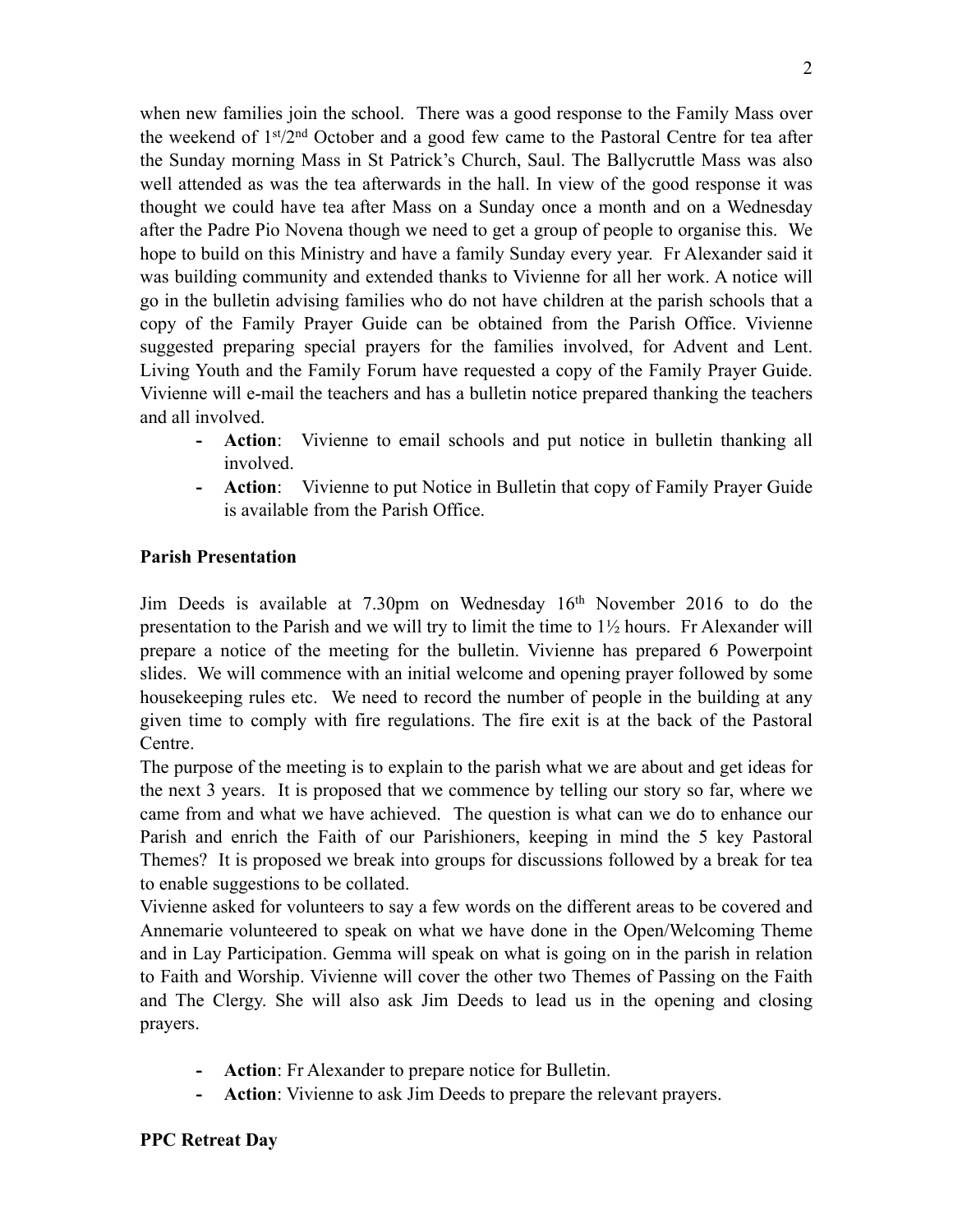Seven members have confirmed they can attend the Retreat Day for members of the Parish Pastoral Council, facilitated by Jim Deeds, arranged for 22<sup>nd</sup> October 2016 at Tobar Mhuire. A deposit has been paid and the day will commence at 9.00am with tea on arrival. Mass has been arranged for 5.00pm in the Oratory and if we can get Fr McGuckian that would leave Fr Alexander free to get back for the vigil Mass in Saul. During the day there will be time for private reflection and Vivienne will speak to Jim Deeds to plan the day.

**- Action:** Vivienne to speak to Jim Deeds re Retreat Day.

# **Door of Mercy Pilgrimage:**

We now have 13 names for the Door of Mercy Pilgrimage and have been able to get a 16 seater bus from Down Community Transport at a cost of £125. As our membership had lapsed we had to pay £25 to renew our membership. The quote from Newcastle Bus Company was £150. The £25 paid by each parishioner on the pilgrimage should cover transport and lunch and leave £7 for a donation ie. £40 to each church. Jim O'Hagan's talk will last one hour – he does not charge a fee but requests a donation to the church.

**- Action**: No further action required

# **Parish Newsletter**

The Parish Newsletter went out the weekend of 24/25<sup>th</sup> September. Most copies went at the vigil Mass and there were few left for Sunday morning. Vivienne is currently working on the December issue. Paul Fitzsimons enquired whether the Newsletter could go onto the parish website.

**- Action:** Vivienne to finalise December Newsletter and see if it can be added to the Parish website.

#### **5. Baptisms, Weddings, Funerals**

We need to look, in conjunction with the Finance Committee, at who may use the Church as we are regularly been asked by non parishioners to hold baptisms weddings etc. At present weddings can be provisionally booked with Amanda but can not be confirmed until Fr Alexander has met with the couple, technically they should be married in the parish in which they are domiciled. Only those living in the parish can get married in the parish unless they bring their own priest but Fr Alexander is responsible for ensuring all the paper work is correct no matter who is doing the wedding. We need to discuss who is entitled to get baptised, married, have a grave etc in the parish and this will go on the Agenda for the next meeting.

**- Action:** To go on Agenda for next meeting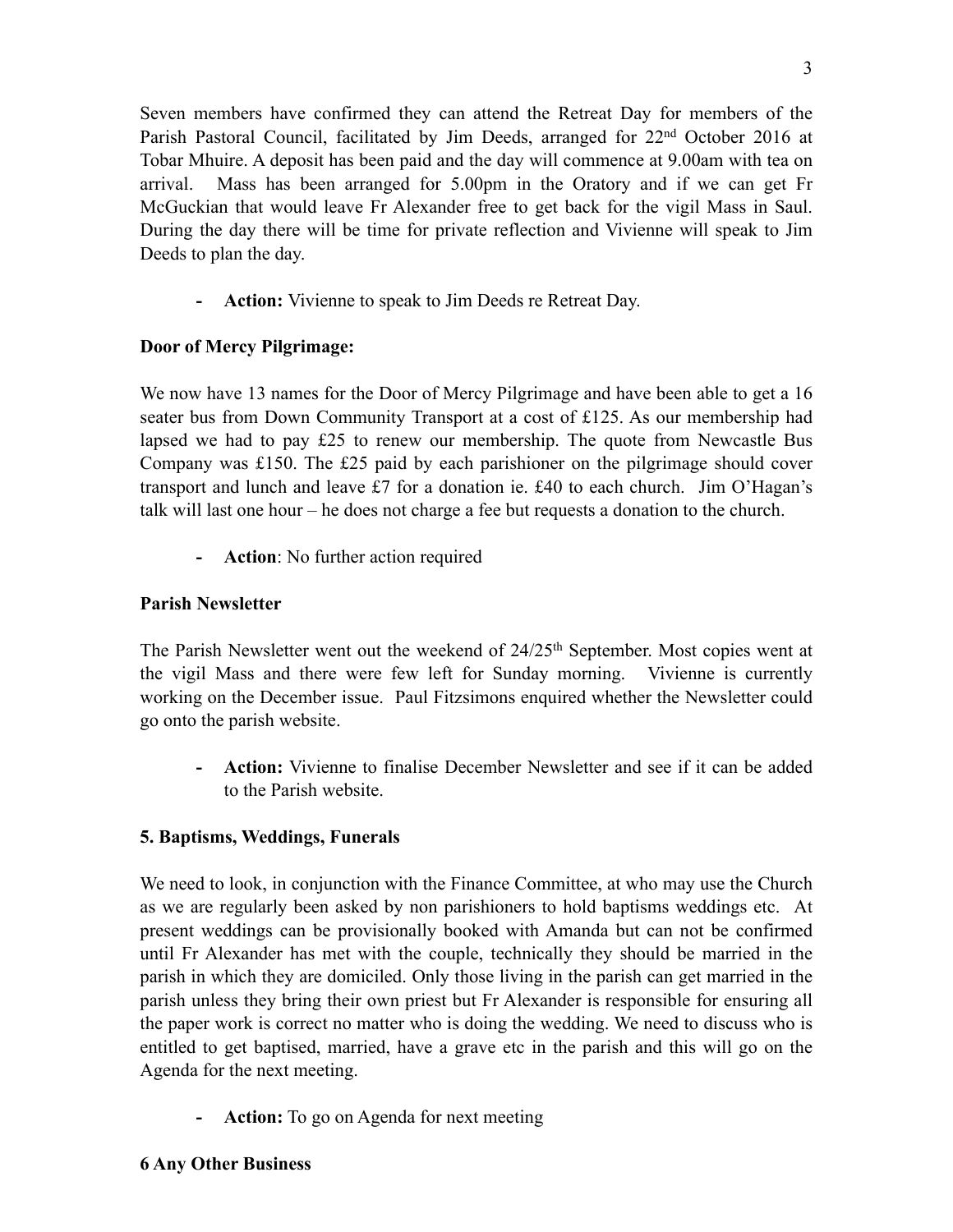#### **Faith and Life Convention**

The third annual Faith and Life Convention was held in Our Lady and St Patrick's College, Belfast on Saturday 24<sup>th</sup> September 2016 and Vivienne attended. It was a worthwhile day although numbers were down on last year and it was generally felt that maybe the conference should be held once every two or three years. In the interim period, conferences could be held within each Pastoral Community Area only. Sarah Teather, Director of the Jesuit Refugee Service (UK) was the keynote speaker. A video showing the situation of refugees was heartbreaking. Refugees who have arrived in N. Ireland have settled into the community and the Bishop is working to enable refugees to stay here on a permanent basis. Money collected in the Diocese has been used to provide food, clothing, medicines etc. for the refugees. Vivienne attended 2 workshops one taken by Breda O'Brien on Faith and Family covering the role of grandparents in passing on the faith, and how each child should be valued as a Gift, with each one unique and irreplaceable. The second workshop was Encountering God in his Word. This was led by the Diocesan Prayer Guides and involved reflecting and praying on a Scripture passage from Mark, Chapter 10:46-52, "The Healing of the Blind Bartimaeus"

**- Action**: No further action required

#### **Baptism Courses**

These courses have been cancelled due to lack of numbers. Fr Alexander will arrange information for the two people who have shown an interest in undertaking the course. It will be compulsory for parents and godparents to undertake the Baptism course. Godparents must be aged over 16 and be practicing Catholics.

**- Action:** Fr Alexander to provide information on Baptism to interested parties

#### **Parish Pastoral Centre/Site/House/Disabled access**

The Pastoral Centre is up and running.Fr Alexander is working to arrange an official opening.

We should have a decision by the end of the month on the house.

There is someone looking at the site and it is now in the hands of the estate agent.

Disabled access to the Parish Office will be left until the new year.

The parochial house needs re-plastered but this will also be left until the new year.

**- Action**: Fr Alexander will keep us updated

#### **Celebrating and Supporting Families**

This event organized by Down and Connor Family Life Forum, which supports Diocesan and parish organisations that provide pastoral services for families in our parishes, will be